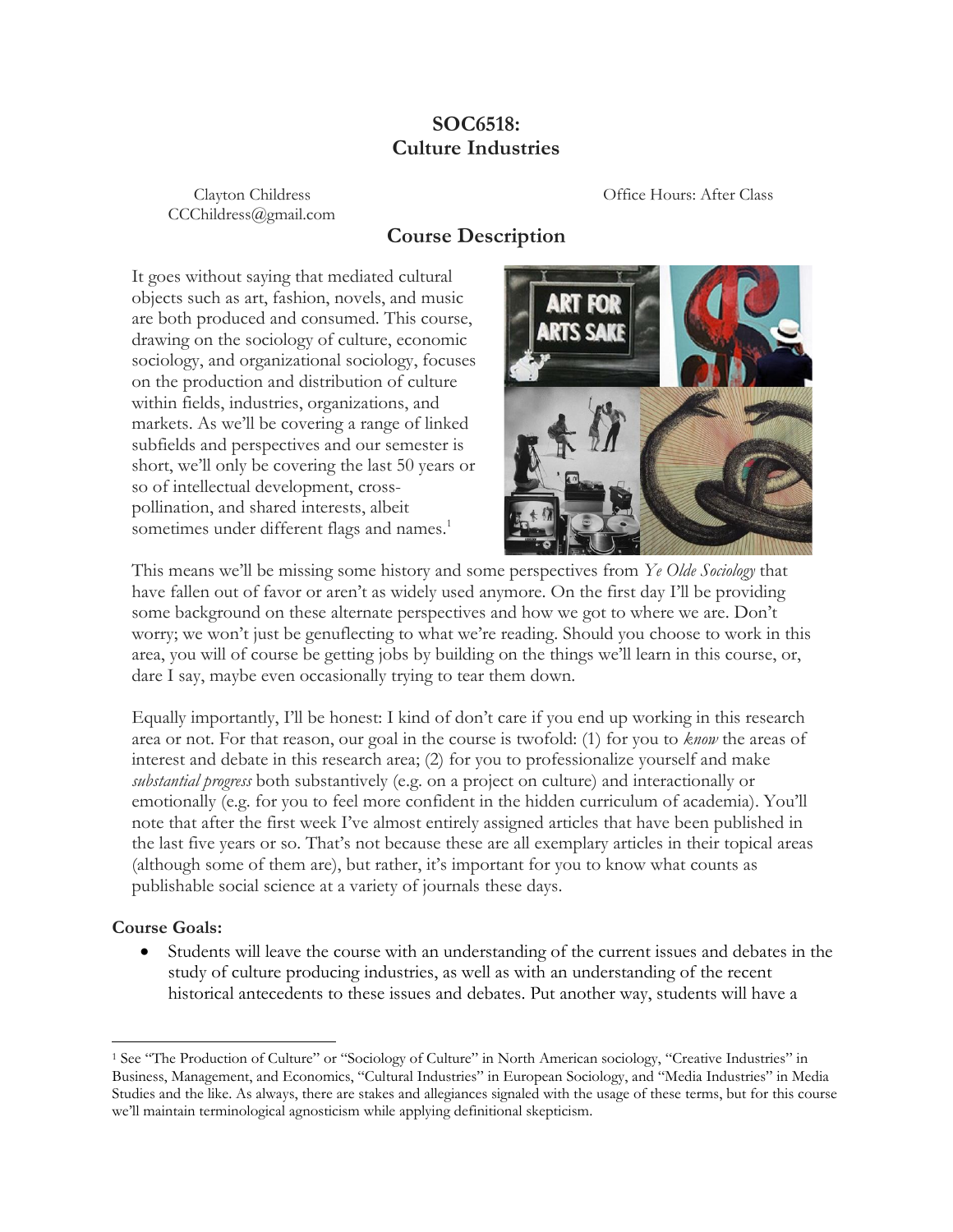frame of reference for what people are talking about–and why they're talking about what they're talking about –when going to professional conferences and the like.

- Students who seek to contribute to this area will have a storehouse of knowledge and citations to draw upon in order to maximize their contribution to the (perhaps dreaded) "conversation."
- As this is a graduate-level course, the "hidden curriculum" of the course is to professionalize you (e.g. to get you ready for presenting at conferences, submitting articles for peer-review, and perhaps even going on the job market). As this is a topical seminar these things will never be our primary areas of foci, but we'll be engaging them in many small and nonobtrusive ways.

## **A Typical Day in the Course:**

- 1. Accountability Roundtable (10): We'll spend the first ten minutes updating on our previous weeks progress, and setting a research related goal for the next week.
- 2. Content Talk (60-70): The *discussion leader* will guide discussion of the three articles for about 50-60 minutes. This will be about the theory, methods, and arguments of the articles, how they fit in the broader picture, and so on.
- 3. Break (5 minutes): We take a five minute break.
- 4. Architecture Talk (15): *The discussion leader* will guide discussion on the architecture of the articles. This is not a discussion about their content, but rather, the architecture of them, what works well and not as well, and what can be ported into our own work (or should be avoided in our own work).
- 5. I've Got a Problem (15): In the last fifteen minutes (or so) of class the assigned person will (very briefly – think in a minute or two) will present us with a problem they're having and that they'd like help with. This can be related to something in the readings they don't understand, something they're unsure about with their course paper or larger research agenda, or involving academic life more generally. (Examples could be "is there any literature that anyone knows about on X?" or "Which citation manager should I use?" or "How should I code this variable?" or "Do you think X is a good interview question if I want to get at Y?" or "Can someone explain this part of reading X to me again" and so on.)

## **Metrics of Evaluation:**

- Each week you will fill out the *reading keys* worksheet for all three articles. These are due to be uploaded to the Quercus pages in the appropriate "discussion" forum *by at least Noon before the start of each class.* I'm not having you write response papers because after finishing your coursework it's a form of writing you'll never have to do again; it's looking to the past, not the future. From the perspective of an instructor, reading responses are a way to ensure that you're not arriving to class as a zombie that's hoping to live off the brains of others. The *reading keys* worksheet is for you a lower-cost way for me to ensure you're not a zombie. It's also good practice to start thinking about the articles you read this way, if you haven't already. (**25% of final grade**)
- We will be rotating presentation of the day's readings. In your rotation you will be responsible for *briefly* summarizing the articles (your expectation is that everyone has read them, and if they haven't that's their problem, not yours). Your real job is to come up with a wide-swath of questions and conversation points that get discussion going, and to be the point-person for that discussion. (**10% of final grade**).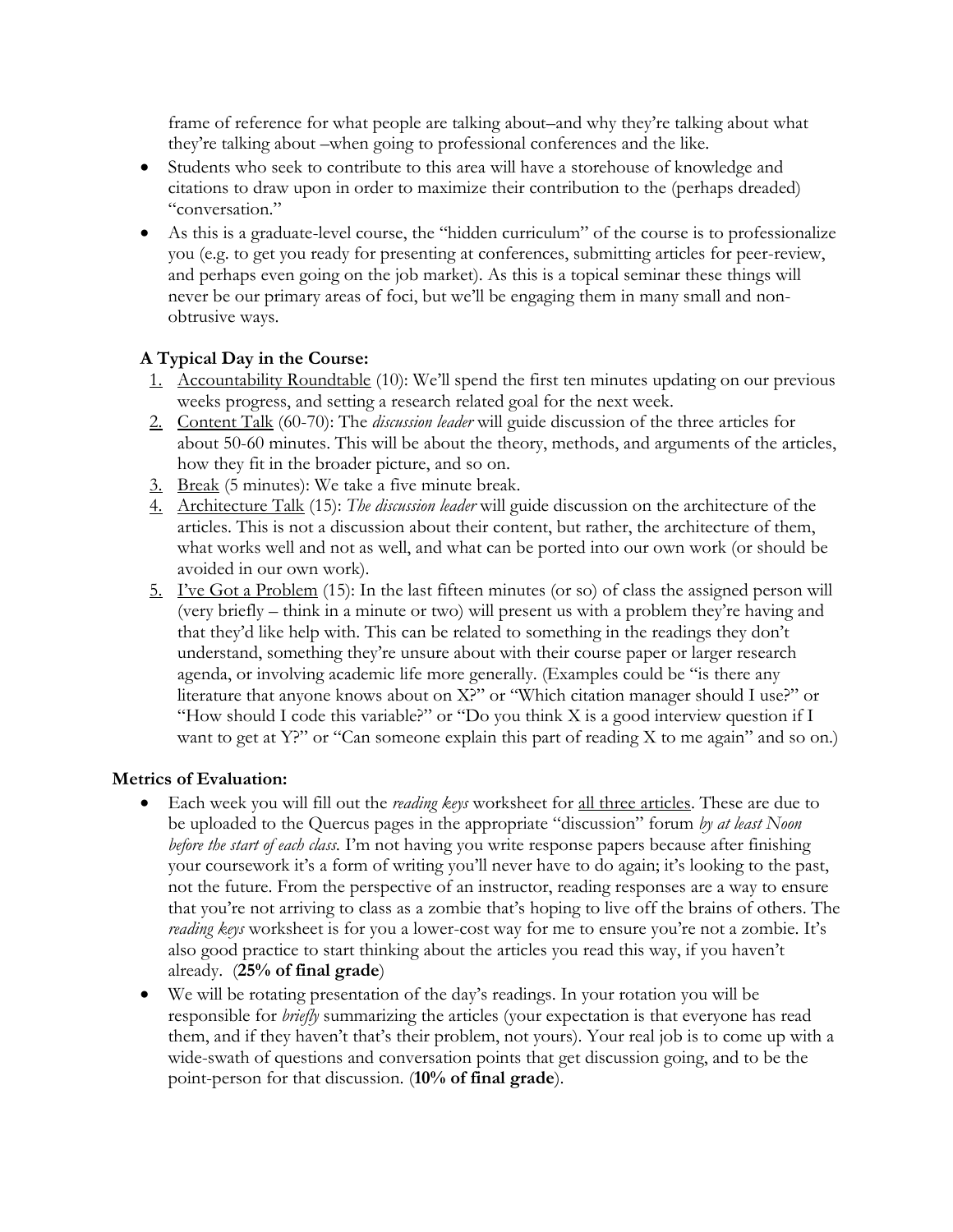- Once during the term for the last fifteen minutes of class you'll present a problem that you're having related to the readings, your course paper, your research, or academic interests/life more generally. This should be a problem that we can help you with, not just a gripe or complaint. See examples in the "A Typical Day in the Course" outline above. Presenting your problem is worth **5% of your final grade.**
- Before the fourth course meeting you will complete the *Week 4 Assignment* worksheet. The first page is specific to this course. The second page is by Charles Tilly. If you'll be continuing on with a project you've already begun when emailing me back the work sheet you should also email me back *what you have so far* on the project you'll be working on. The *Week 4 Assignment* worksheet is worth **10% of your final grade**.
- As you'll see on your *Week 4 Assignment* worksheet, you can write a term paper for this course, but there is also a wider range of semester-length intensive writing projects related to the study of culture that you can take on. You are not allowed to work on a paper for this class that you are concurrently working for another class (read: you can't hand in the same paper or variations on the same paper for this class and another concurrent or future class). Your paper grade will be based on *the progress* you've made during the semester, not what you ultimately hand in. This semester long research project is worth **40%** of your final course grade. If you are unsure about if what you want to do is related to the study of culture, you can use our course syllabus and the readings from the culture comp exam to confirm you are in fact doing an assignment for the sociological study of culture.
- *Scholarly Attitude***:** Usually called "participation", the adoption of a "scholarly attitude" is worth **10% of your final grade**. Students with a scholarly attitude take the intellectual endeavor seriously and demonstrate their commitment to academic pursuits by actively engaging in the material, reflecting deeply on the readings, raising thoughtful questions and comments in class, and generally going above and beyond the requirements of the course. Students who lack a scholarly attitude passively complete the readings assignments, occasionally engage in other activities in class (playing with phones, texting, daydreaming, and so on), and are primarily concerned with doing the minimum required in the course, obtaining a particular grade in the course, and cutting corners in an effort to appear more prepared than they really are. Graduate students who adopt a scholarly attitude are practicing their identity as they look forward to their future careers. Graduate students who do not adopt a scholarly attitude are still looking backward to the past and need to leave undergraduate expectations behind.

### **Academic Integrity & Late Policies:**

*Reading keys* assignments will not be accepted after the class for which they are assigned, because what's the point? Late work will generally be very frowned upon, and I reserve the right to be as punitive as the case calls for, up to but not exceeding a markdown of one half letter grade (not to exceed 3.5 total points) per 24 hour period. If something is going to be late informing me before the deadline and specifying the deadline by which you will have it done is imperative.

Copying, plagiarizing, falsifying medical certificates, or other forms of academic misconduct will not be tolerated. Any student caught engaging in such activities will be referred to the Dean's office for adjudication. Any student abetting or otherwise assisting in such misconduct will also be subject to academic penalties. Students are expected to cite sources in all written work and presentations. See this link for tips for how to use sources well: [\(http://www.writing.utoronto.ca/advice/using](http://www.writing.utoronto.ca/advice/using-sources/how-not-to-plagiarize))[sources/how-not-to-plagiarize\).](http://www.writing.utoronto.ca/advice/using-sources/how-not-to-plagiarize)) According to Section B.I.1.(e) of the Code of Behaviour on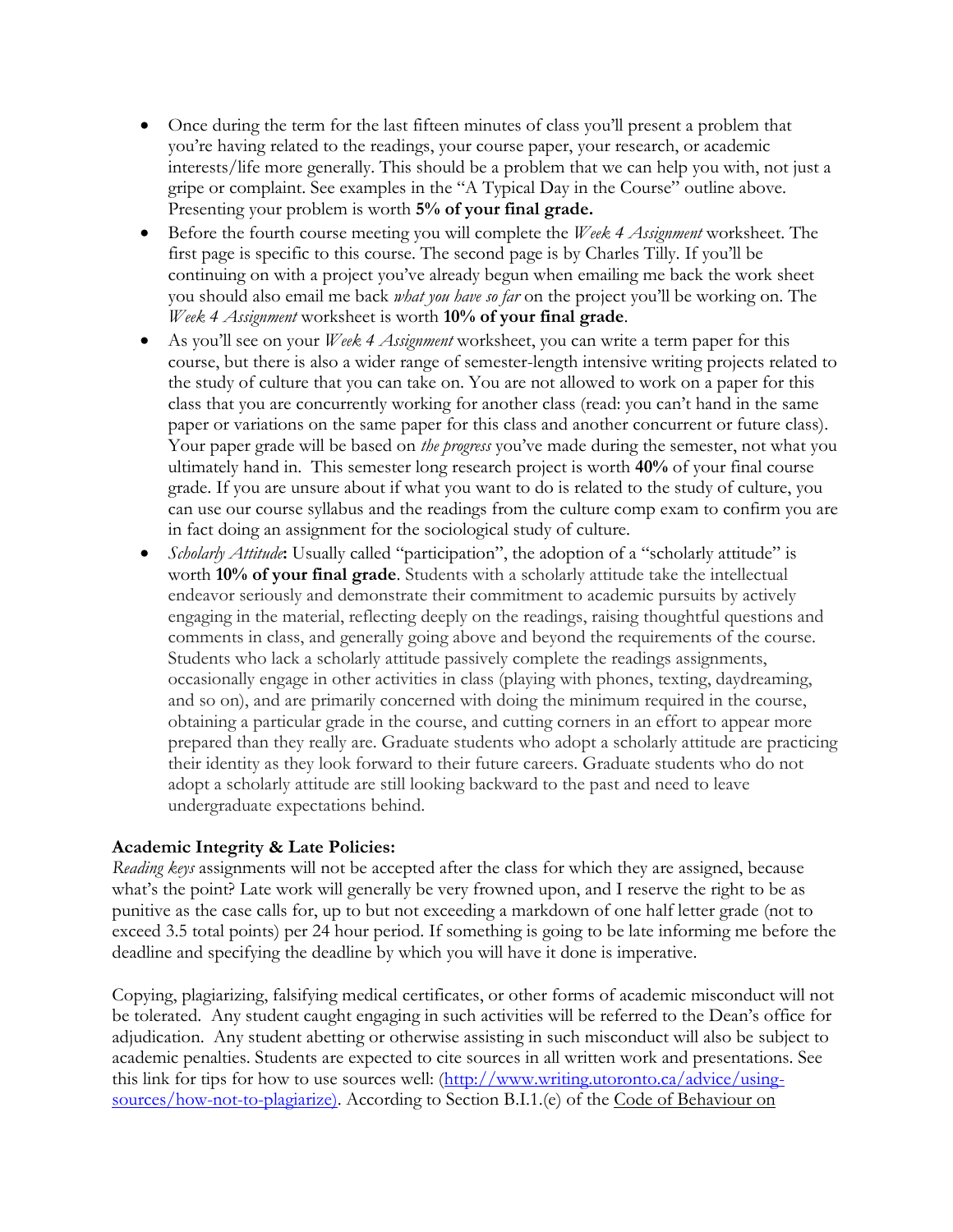Academic Matters it is an offence *"to submit, without the knowledge and approval of the instructor to whom it is submitted, any academic work for which credit has previously been obtained or is being sought in another course or program of study in the University or elsewhere."* By enrolling in this course, you agree to abide by the university's rules regarding academic conduct, as outlined in the Calendar. You are expected to be familiar with the *Code of Behaviour on Academic Matters* [\(http://www.artsci.utoronto.ca/osai/The](http://www.artsci.utoronto.ca/osai/The-rules/code/the-code-of-behaviour-on-academic-matters)[rules/code/the-code-of-behaviour-on-academic-matters\)](http://www.artsci.utoronto.ca/osai/The-rules/code/the-code-of-behaviour-on-academic-matters) and *Code of Student Conduct (*[http://www.viceprovoststudents.utoronto.ca/publicationsandpolicies/codeofstudentconduct.htm\)](http://www.viceprovoststudents.utoronto.ca/publicationsandpolicies/codeofstudentconduct.htm) which spell out your rights, your duties and provide all the details on grading regulations and academic offences at the University of Toronto. Normally, students will be required to submit their course essays to Turnitin.com for a review of textual similarity and detection of possible plagiarism. In doing so, students will allow their essays to be included as source documents in the Turnitin.com reference database, where they will be used solely for the purpose of detecting plagiarism. The terms that apply to the University's use of the Turnitin.com service are described on the Turnitin.com web site.

#### **Accessibility Services**

It is the University of Toronto's goal to create a community that is inclusive of all persons and treats all members of the community in an equitable manner. In creating such a community, the University aims to foster a climate of understanding and mutual respect for the dignity and worth of all persons. Please see the University of Toronto Governing Council "Statement of Commitment Regarding Persons with Disabilities" [here.](http://www.governingcouncil.utoronto.ca/Assets/Governing+Council+Digital+Assets/Policies/PDF/ppnov012004.pdf) In working toward this goal, the University will strive to provide support for, and facilitate the accommodation of individuals with disabilities so that all may share the same level of access to opportunities, participate in the full range of activities that the University offers, and achieve their full potential as members of the University community. We take seriously our obligation to make this course as welcoming and accessible as feasible for students with diverse needs. We also understand that disabilities can change over time and will do our best to accommodate you. Students seeking support must have an intake interview with a disability advisor to discuss their individual needs. In many instances it is easier to arrange certain accommodations with more advance notice, so we strongly encourage you to act as quickly as possible. To schedule a registration appointment with a disability advisor, please visit Accessibility Services at [http://www.studentlife.utoronto.ca/as,](http://www.studentlife.utoronto.ca/as) call at 416-978-8060, or email at: [accessibility.services@utoronto.ca.](mailto:accessibility.services@utoronto.ca) The office is located at 455 Spadina Avenue, 4<sup>th</sup> Floor, Suite 400. Additional student resources for distressed or emergency situations can be located at distressedstudent.utoronto.ca; Health & Wellness Centre, 416-978-8030, [http://www.studentlife.utoronto.ca/hwc,](http://www.studentlife.utoronto.ca/hwc) or Student Crisis Response, 416-946-7111.

### **Equity and Diversity**

The University of Toronto is committed to equity and respect for diversity. All members of the learning environment in this course should strive to create an atmosphere of mutual respect. As a course instructor, I will neither condone nor tolerate behaviour that undermines the dignity or selfesteem of any individual in this course and wish to be alerted to any attempt to create an intimidating or hostile environment. It is our collective responsibility to create a space that is inclusive and welcomes discussion. Discrimination, harassment and hate speech will not be tolerated. Additional information and reports on Equity and Diversity at the University of Toronto is available at [http://equity.hrandequity.utoronto.ca](http://equity.hrandequity.utoronto.ca/)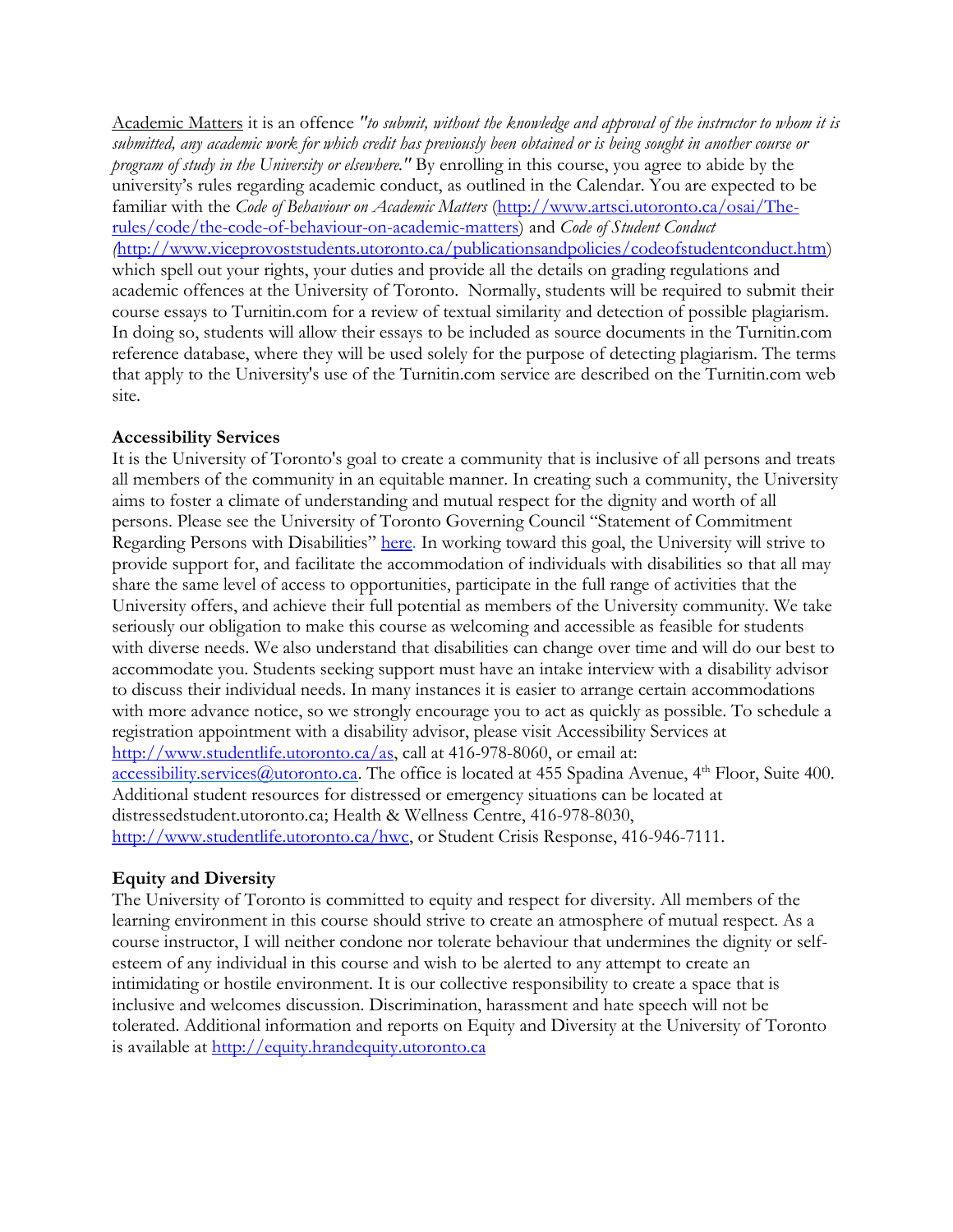# **Course Outline**

#### **Week 1 (9.10)**

#### **Meetings and Greetings, plus the Older Ways to Study Cultural Production**

(*Translation: watch your professor be massively unfair to exceptionally bright historical figures*)

## **Week 2 (9.17) Starting at Our Beginning**

**Becker**, H. S. (1974). Art as collective action. *American Sociological Review* 39(6): 767-776. **Peterson**, R. A., & Anand, N. (2004). The production of culture perspective. *Annual Review of Sociology* 30:311-334. **Bourdieu**, P. (1983). The field of cultural production, or: The economic world reversed. *Poetics 12*(4- 5): 311-356.

DISCUSSION LEADER: Clayton

PRESENTER OF A PROBLEM: N/A

## **Week 3 (9.24)**

## **Field Theory**

**Krause**, M. (2018). How fields vary. *British Journal of Sociology* 69(1):3–22.

**Wilderom, R., & van Venrooij, A.** (2019). Intersecting fields: The influence of proximate field dynamics on the development of electronic/dance music in the US and UK. *Poetics*, 77, 101389. **Basov, N**. (2019). The ambivalence of cultural homophily: Field positions, semantic similarities, and social network ties in creative collectives. *Poetics*.

DISCUSSION LEADER: Jordan

PRESENTER OF A PROBLEM: Shelby

## **Week 4 (10.1)**

## **Worlds**

**Reilly**, P. (2018). No laughter among thieves: Authenticity and the enforcement of community norms in stand-up comedy. *American Sociological Review* 83(5): 933-958.

**Skaggs, R.** (2019). Harmonizing Small-Group Cohesion and Status in Creative Collaborations: How Songwriters Facilitate and Manipulate the Cowriting Process. *Social Psychology Quarterly*, 82(4), 367-385.

**Parker, J. N., & Corte, U.** (2017). Placing collaborative circles in strategic action fields: Explaining differences between highly creative groups. *Sociological Theory*, 35(4), 261-287. DISCUSSION LEADER: Hamnah PRESENTER OF A PROBLEM: Yang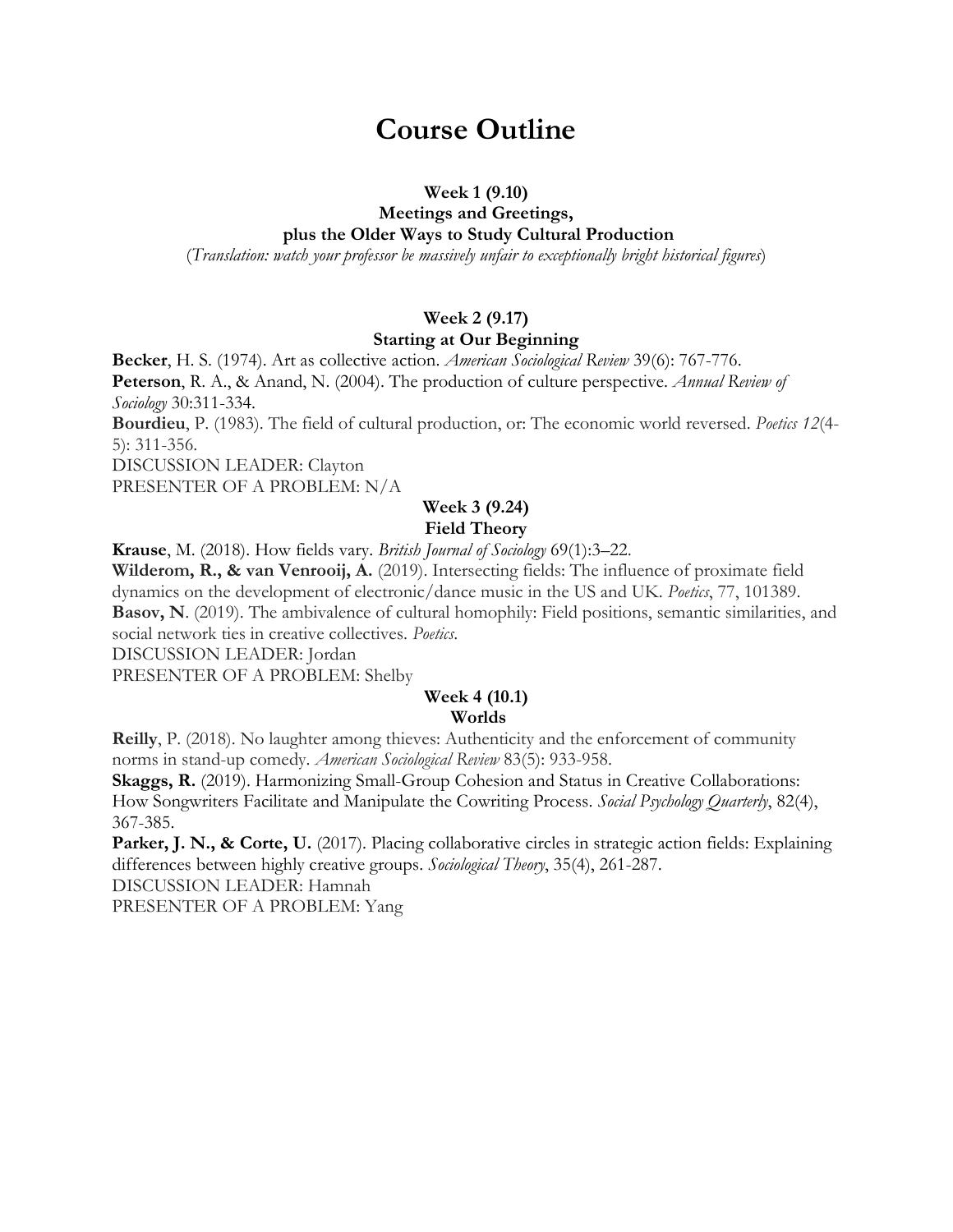#### **Week 5 (10.8) Networks**

**Godart, F. C., & Galunic, C.** (2019). Explaining the popularity of cultural elements: Networks, culture, and the structural embeddedness of high fashion trends. *Organization Science*, 30(1), 151-168. Light, R., & Odden, C. (2017). Managing the boundaries of taste: culture, valuation, and computational social science. *Social Forces*, 96(2), 877-908.

**Dowd**, T.J., and D.L. Pinheiro. (2013). The ties among the notes: The social capital of jazz

musicians in three metro areas. *Work and Occupations* 40(4):431–64.

DISCUSSION LEADER: Yang

PRESENTER OF A PROBLEM: Chris

#### **Week 6 (10.15) Creativity**

**Leschziner, V., & Brett, G.** (2019). Beyond Two Minds: Cognitive, Embodied, and Evaluative Processes in Creativity. *Social Psychology Quarterly*, 82(4), 340-366.

**Sagiv, T., Simons, T., & Drori, I.** (2020). The Construction of Authenticity in the Creative Process: Lessons from Choreographers of Contemporary Dance. *Organization Science*, 31(1), 23-46. **Furnari, S., & Rolbina, M. (2018).** Brokerage styles and interaction rituals in creative projects: Towards an interactionist perspective on brokerage. *Research in the Sociology of Organizations*, 55, 17-45. DISCUSSION LEADER: Salwa

PRESENTER OF A PROBLEM: Siyin

## **Week 7 (10.22)**

### **Work in Cultural Economies**

**Wohl, H.** (2020). Creative visions: Presenting aesthetic trajectories in artistic careers. *Poetics*, 76, 101358.

**Anteby, M., & Occhiuto, N.** (2020). Stand-in labor and the rising economy of self. *Social Forces*, 98(3), 1287-1310.

**Friedman**, S., & O'Brien, D. (2017). Resistance and resignation: Responses to typecasting in British acting. *Cultural Sociology* 11(3): 359-376.

DISCUSSION LEADER: Ikee

PRESENTER OF A PROBLEM: Isra

#### **Week 8 (10.29) Intermediation**

**Vaughn, M. P.** (2019). Supermodel of the World: The Influence of Legitimacy on Genre and Creativity in Drag Music Videos. *Social Psychology Quarterly*, 82(4), 431-452.

**Banks, P. A.** (2019). High culture, black culture: Strategic assimilation and cultural steering in museum philanthropy. *Journal of Consumer Culture*, 1469540519846200.

**Christin,** A. (2018). Counting clicks: Quantification and variation in web journalism in the United States and France. *American Journal of Sociology* 123(5): 1382-1415.

DISCUSSION LEADER: Madison

PRESENTER OF A PROBLEM: Salwa